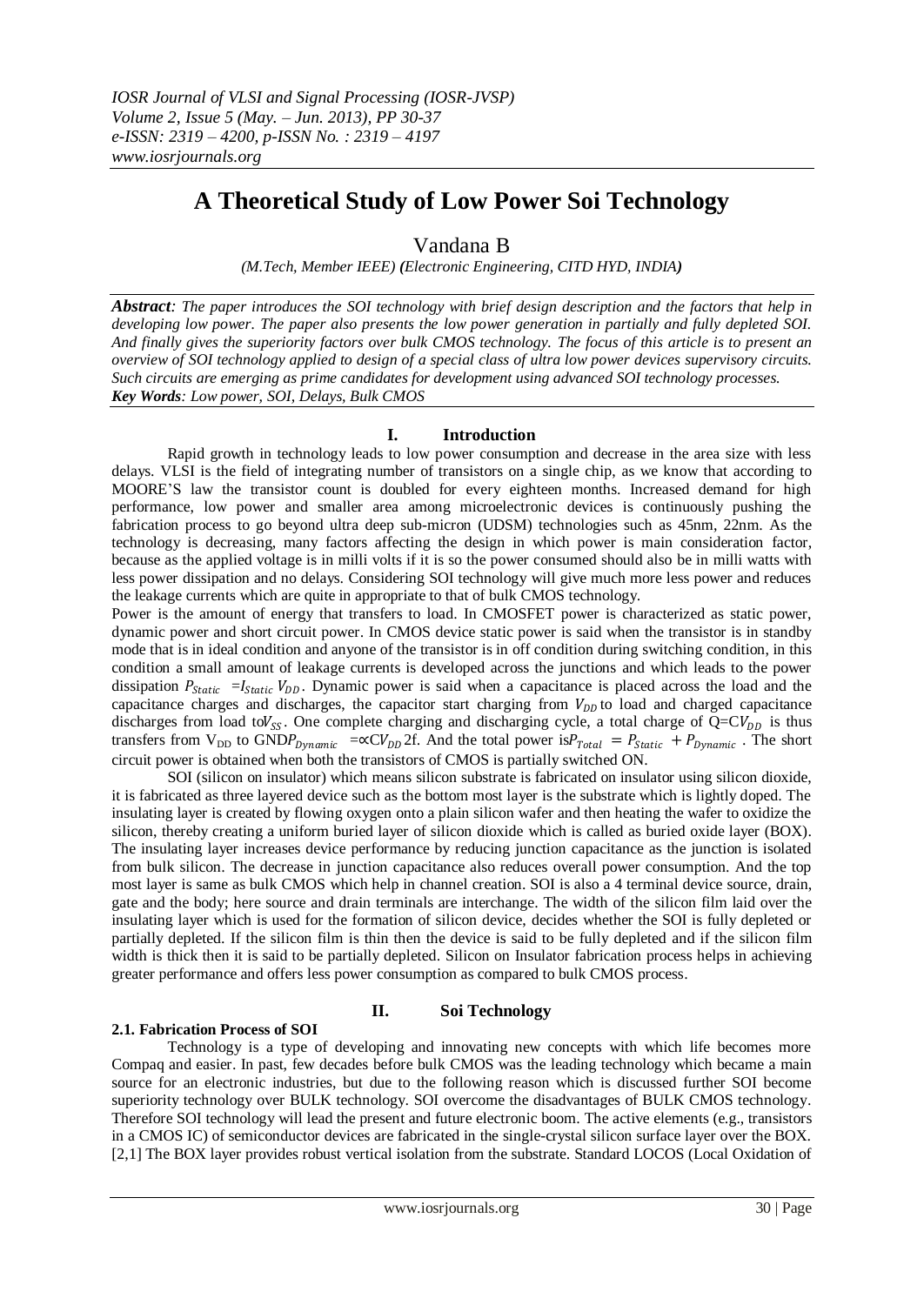Silicon) or STI (Shallow Trench Isolation) processes are employed to provide lateral isolation from adjacent devices. [3,4,5]Most of the early SOI devices were fabricated with SOS (Silicon-On-Sapphire) wafers.

The unique feature of today"s SOI wafers is that they have a buried silicon oxide (Buried Oxide, or BOX) layer extending across the entire wafer, just below a surface layer of device-quality single crystal silicon. At the present time, most SOI wafers are fabricated by use of one of two basic approaches. SOI wafers may be fabricated with the SIMOXTM ([6,7] separation by Implanted Oxygen) process, which employs high dose ion implantation of oxygen and high temperature annealing to form the BOX layer in a bulk wafer.



**Figure 1. Fabrication process of SOI technology**

Alternately, SOI wafers can be fabricated by bonding a device quality silicon wafer to another silicon wafer (the "handle" wafer) that has an oxide layer on its surface. [9,8] the pair is then split apart, using a process that leaves a thin (relative to the thickness of the starting wafer), device-quality layer of single crystal silicon on top of the oxide layer (which has now become the BOX) on the handle wafer. This [10,11,12] is called the "layer transfer" technique, because it transfers a thin layer of device-quality silicon onto an oxide layer that was thermally grown on a handle wafer. The "layer transfer" approach has lead to the development of at least three production methods for fabrication of SOI wafers; Smart cut TM (UNIBOND) SOI wafers, Nanocleave TM SOI wafers, and ELTRANTM

SOI wafers. The SmartcutTM and NanocleaveTM processes both employ high dose ion implantation (using hydrogen or other light species), either alone or in combination with other steps, to form a weakened silicon layer that splits (i.e., "peels off") the donor wafer, allowing the "layer transfer" to occur.

The ELTRANTM method (Epitaxial Layer Transfer) does not use ion implantation. It employs a layer of porous silicon, which is formed by anodic etching and annealing, to form the splitting layer. Recently, there is strong interest in SOI wafers for application to the fabrication of advanced CMOS ICs. [13]This is because SOI wafers provide a way to increase the speed performance of CMOS circuits, as well as reduce the power (and voltage) requirements to achieve high performance. The trade-off between performance and power dissipation is the most fundamentally challenging issue on the horizon for scaling of CMOS ICs.



**Figure 3. Electrical scheme of bulk (a) and CMOS (b) SOI inverter.**

The figure 3b shows the CMOS SOI inverter, the working is same as that of bulk CMOS

## **2.2. Partially Depleted SOI**

On the other hand, if the insulated layer of silicon is made thicker, the inversion region does not extend the full depth of the body. A technology designed to operate this way is called a "partially depleted" SOI technology. The undepleted portion of the body is not connected to anything. The exact voltage depends on the history of source, gate, and drain voltages leading up to the current time (the "history effect"). However, the voltage can be expected to fall within a known range. [14]. the body voltage affects the conduction of the channel and therefore the switching speed and parasitic capacitance of the circuit. In an NMOS transistor, a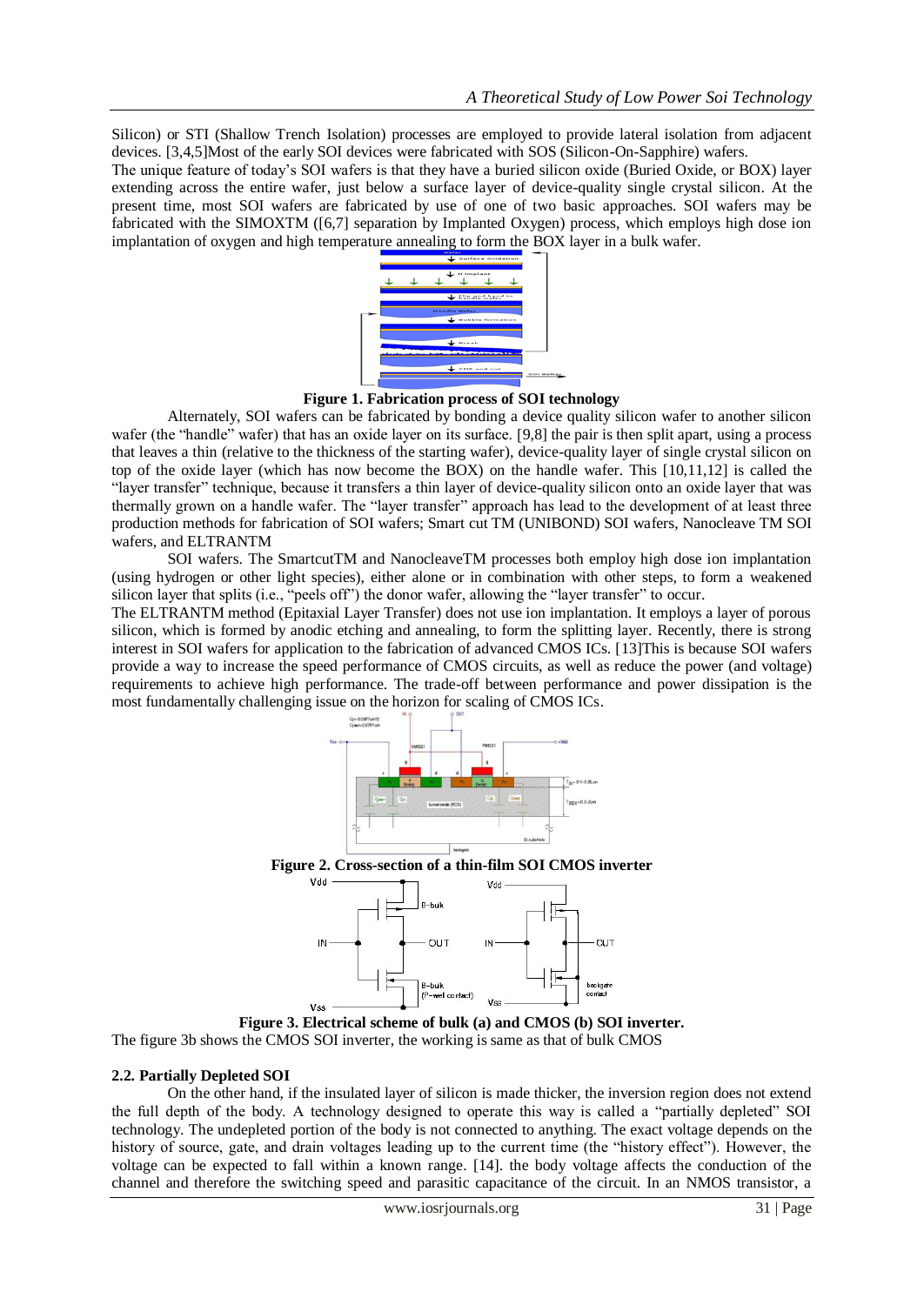lower initial body voltage results in a thinner inversion layer, lower conductivity, and slower switching. Conversely, a higher initial body voltage results in faster switching. In a PMOS transistor, the opposite is true; a lower initial body voltage results in faster switching. Fig 4a Charging of the transistor body (floating body) leads to a change in the threshold voltage, if this is properly taken into account in the IC conception then the result is a faster switching, thus higher performance at same  $V_{DD}$ .

# **2.3. Fully depleted SOI**

Fig 4b shows an NMOS transistor, applying a positive voltage to the gate depletes the body of P-type carriers and induces an N-type inversion channel on the surface of the body [14]. If the insulated layer of silicon is made very thin, the layer fills the full depth of the body. A technology designed to operate this way is called a "fully depleted" SOI technology. The thin body avoids a floating voltage. In 45nm and below CMOS, the  $V_t$ can be tuned by a midgap metal gate leaving the fully-depleted body undoped. Higher channel mobility and hence higher performance are achieved, as well as lower variability from one device to another. Fully Depleted SOI enables a CMOS LP technology with un-doped body. It gives the best performance - low leakage couple, a perfect choice for Low Power Applications.



# **Figure 4. a) Partially depleted (thick film) SOI MOSFET with kink effect; b) fully depleted (Thin film) device.**

Before showing the power analysis of SOI the SOI CMOS works in three operating regions cutoff, linear and saturation region. If the gate source voltage  $V_{gs}$  is less than threshold voltage $V_t$  then the region is operated under subthreshold which is known as subthreshold region.

**Table 3 Relations between voltages for the three regions of operation of CMOS inverter**

|          | Cut-off                                                            | Non-saturated                                                                                                                                  | Saturated                                                                                                                                           |
|----------|--------------------------------------------------------------------|------------------------------------------------------------------------------------------------------------------------------------------------|-----------------------------------------------------------------------------------------------------------------------------------------------------|
| P-device | $V_{\text{csp}}$ $>$ $V_{\text{tp}}$<br>$V_{in} > V_{tp} + V_{dd}$ | $V_{\rm gsp}$ $<$ $V_{\rm tp}$<br>$V_{in} < V_{tp} + V_{dd}$<br>$V_{dsp}$ $>$ $V_{\text{e}ssp}$ $\sim$ $V_{tp}$<br>$V_{out} > V_{in} - V_{in}$ | $V_{\rm gsp}$ $<$ $V_{\rm tp}$<br>$V_{in}$ $\leq$ $V_{tp}$ + $V_{dd}$<br>$V_{dsp}$ $\lt V_{\text{e}5p}$ - $V_{tp}$<br>$V_{out} < V_{in}$ - $V_{in}$ |
| N-device | $V_{\text{esn}} < V_{\text{tn}}$<br>$V_{in} < V_{in}$              | $V_{\text{esn}} > V_{\text{tn}}$<br>$V_{in} > V_{in} + V_{dd}$<br>$V_{dsn}$ < $V_{gsn}$ - $V_{tn}$<br>$V_{out} < V_{in}$ V <sub>m</sub>        | $V_{\text{esn}} > V_{\text{tn}}$<br>$V_{in} > V_{in} + V_{dd}$<br>$V_{dsn}$ $>$ $V_{esn}$ $ V_{tn}$<br>$V_{out} > V_{in} - V_{in}$                  |

## **III. Low Power In Soi Technology**

In general when bulk CMOS circuit is replaced by a compatible SOI circuit, its speed performance can be improved 25%at reduced power dissipation. Along with the down scale of power supply voltage, both bulk and SOI CMOS technologies are targeted for low power consumption. Fig 5 shows the power consumption verses the power supply voltage of CMOS logic gate using bulk and SOI CMOS devices. The power consumption of CMOS logic is composed of static and dynamic portions. The static power consumption is referred as power consumption during standby, which is caused by leakage currents. The dynamic power consumption is related to power consumed during switching, which is a function of clock frequency, the load capacitance, and the supply voltage. Owing to buried oxide isolation, the source/drain capacitance of SOI device are 20% smaller as compared to bulk. Therefore, the dynamic power consumption is of SOI circuit is smaller. Along with shrinking of the power supply voltage is scaled down. Since the SOI devices have better subthreshold characteristics, their leakage currents are also smaller as compared to bulk.[15,16] Thus the static power consumption of SOI circuit is smaller than bulk counterpart.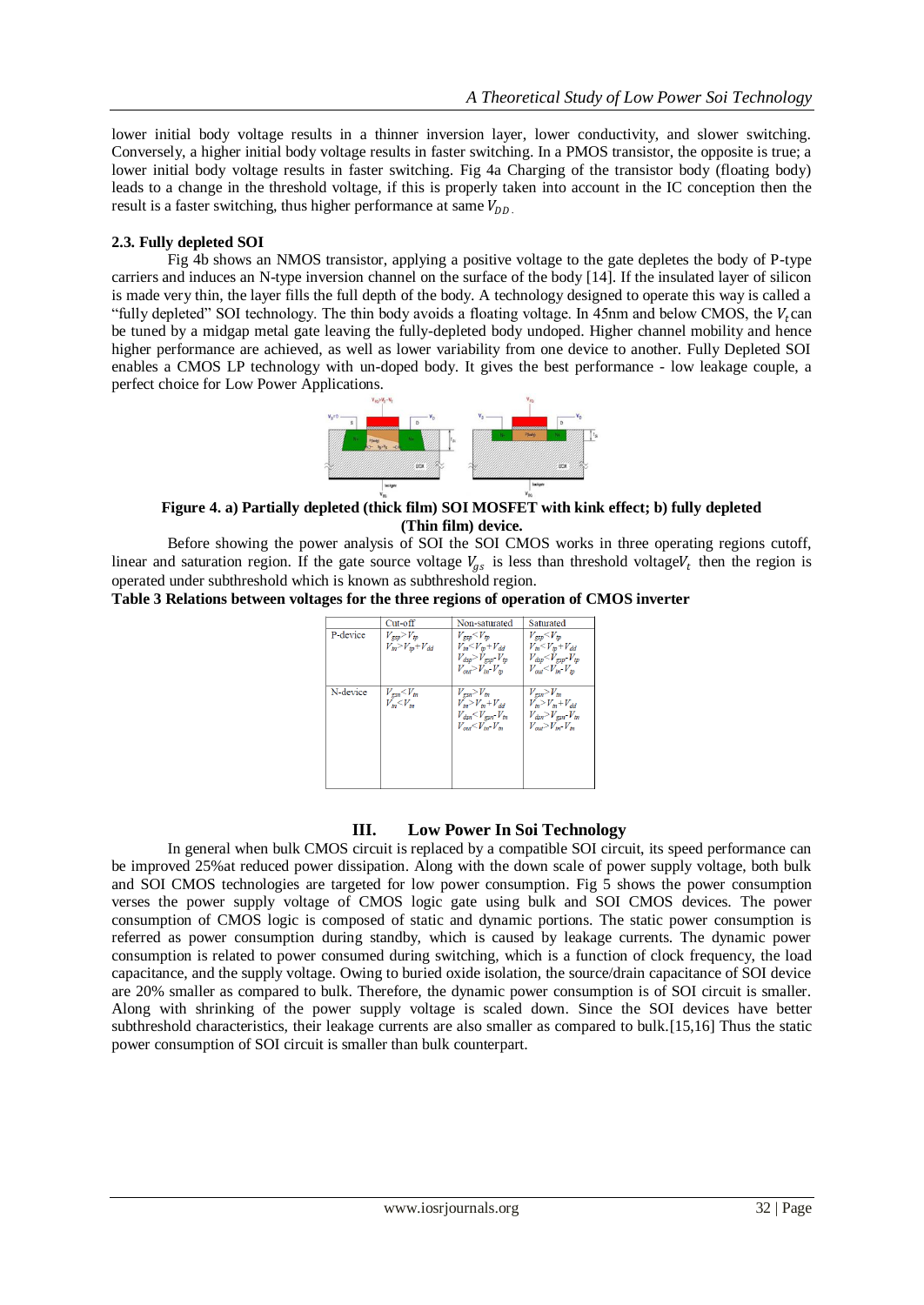

**Figure.5. POWER consumption vs power supply voltage CMOS logic gate using bulk and SOI CMOS device**

From the above reasoning, the total power consumption is smaller for SOI technology.  $P_{total} = P_{static} + P_{dyn} = I_{off} V_{DD} + \propto f C_L V_{DD}^2$ (2)

Where VDD is the supply voltage, f is the input frequency; CL is the load capacitance and  $\alpha$  is the degree of the activity of the gate. An activity of 1 % is assumed here, and both SOI and bulk device operate at the same frequency. The algorithm used for calculating the power consumption is the current  $I_{ON}$  required to discharge the load capacitor with time constant of 100psecis estimated. This current obtained from a gate voltage equal to  $V_{DD}$ ,  $I_{OFF}$  be obtained. The threshold voltage need to active constant switching speed under varying  $V_{DD}$  condition can be extracted from the equation 2 above

#### **3.1. Static Power Dissipation**

Figure 3 shows the schematic of an inverter circuit consisting of P-channel and N-channel SOI DTMOS. The parasitic lateral bipolar inherent in the DTMOS will not turn on in the inverter circuit as it is not biased in the forward active mode, so in the following analysis only the two back-to-back parasitic diodes behavior of DTMOS is considered. When the input logic is low, both of the PMOS parasitic diodes  $D_n 1$  and  $D_n$ 2 are forward biased by  $V_{dd}$ . As a result, there are two DC current paths as shown in Figure 3, one from  $V_{dd}$ through  $D_p$ 1 to  $V_{in}$  (solid line), and the other from  $V_{dd}$  through PMOS channel and Dp2 to  $V_{in}$  (dotted line). Similarly, when the input is high, two current paths through NMOS parasitic diodes exist. Hence, the static power dissipation increases, compared with an inverter with conventional floating-body SOI CMOS, where the static power is mainly due to a small subthreshold leakage current of the device. The enhancement in the static power dissipation limits the range of the power supply of DTMOS circuit. Normally it should be kept below 0.7V to avoid large static body current.[17,18]

The static power dissipation is the sum of the power due to subthreshold leakage and that due to the forward biased parasitic diodes. Since there are two conductive parasitic diodes during each half-cycle as mentioned above, the average input cycle can be modeled as  $Pstatic = V_{dd} I_{SUB} + [V_{dd} (I_{SN} + I_{SP}) (e^{V_{dd}/V_T} - 1)]$  (1)

$$
\left[ V_{dd} \left( I_{SN} + I_{SP} \right) \left( e^{V_{dd}/V_T} \right) \right]
$$

Where  $I_{SN}$  and  $I_{SP}$  are the reverse saturation currents of the parasitic diodes associated with NMOS and PMOS respectively.

#### **3.2. Dynamic Threshold MOS Transistor**

Fig. 5 shows the operation of the device in the standard MOSFET mode, or in DTMOS mode: the body is either floated or grounded in the MOSFET mode. Besides the four-terminal test device, DTMOS devices with hard local gate to- body connections are also fabricated [18]. This connection uses an oversized metal-to- P contact window aligned over a "hole" in the poly gate. The metal shorts the gate and the P region (for N-DTMOS). This contact requires minimal area and no additional processing steps.



**Figure.6. Schematic of Body Contact SOI NMOS Device**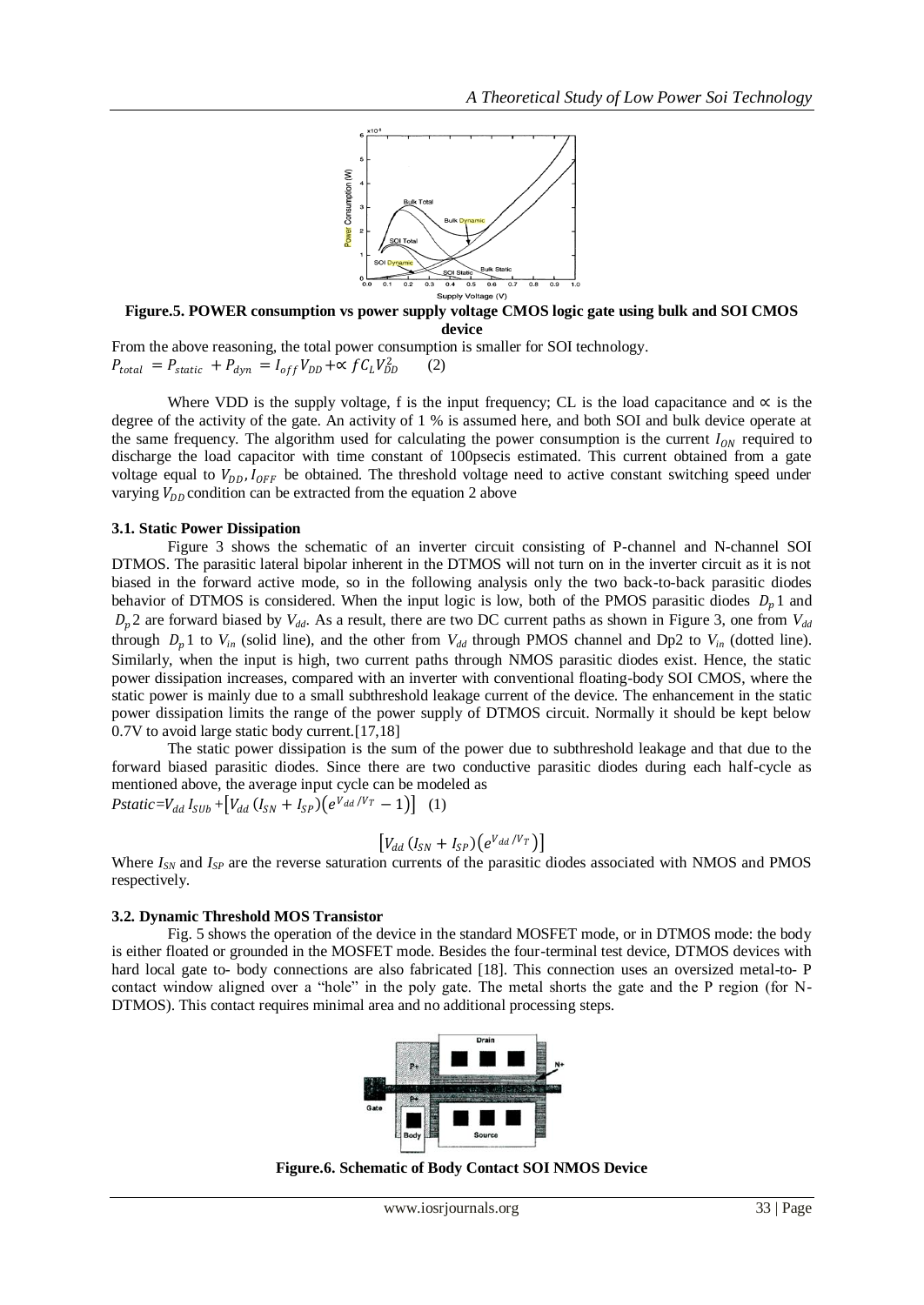

**Figure.7. NMOSSOI with body and gate tied**

The gate is tied to the body in the DTMOS mode, shown in Fig. 6. Besides the four-terminal test device,

DTMOS devices with hard local gate-to-body connections are also fabricated. This connection uses an oversized metal-to- P contact window aligned over a "hole" in the poly gate. The metal shorts the gate and the P region (for NDTMOS). This contact requires minimal area and no additional processing steps.

## **3.3. Power Dissipation during Switching**

The power dissipation of DTMOS inverter circuit during switching consists of three components: charging and discharging power due to the load capacitance, short circuit power, and the parasitic diodes switching power

The first component,  $C_L V_{dd} 2/T_p$ , is identical for both conventional CMOS and DTMOS circuits. The short circuit power dissipation will not be discussed in this work as it is normally overwhelmed by the first component. The power due to parasitic diodes, however, is in addition to the total dynamic power dissipation in the conventional CMOS circuit. This extra amount, which is of interest to this paper, stems from the transient behavior of parasitic diodes in DTMOS.[18]

Given a negative step input with fall time *Tf* (see

Figure 8), the body potential follows the gate input so that diode  $D_n 1$  and  $D_n 2$  are gradually turned on while diode  $D_n$ 1 and  $D_n$ 2 are gradually turned off. Similar diodes turning on/off behavior takes place for a positive step input. All these behaviors during the switching lead to an additional power dissipation in DTMOS inverter. The transient body current, which is essentially the sum of the back-to-back parasitic diodes current, is much larger than its steady-state value.



**Figure.8. Inverter circuit CMOS SOI**

## **IV. Calculation Of Delay And Power Consumption**

Calculation of Delay: The propagation delay time  $\tau_{phl}$  and  $\tau_{plh}$  determine the input to output signal delay during V50% high to low and low to high transition of the output respectively. For full adder a pulse of rise time 10ps and 'on time' 100ps is set as a one input.[18]

The total delay is calculated as :  $\tau_{P} = (\tau_{Phl} + \tau_{Plh})/2$ 

 $)/2$  (3)

**3.3a. Calculation of Static Power Dissipation:** It means to find power dissipation in standby mode. All the inputs are set to either "0" or "1" then corresponding Id is calculated. Static power is the multiplication of supplied voltage with current drawn from the biasing voltage.[21]

$$
P_{static} = V_{dd} I_d \tag{4}
$$

**3.3b. Calculation of dynamic power dissipation:** A "Power Meter Method" is used for calculating the dynamic power dissipation. The average power dissipation  $(P_{avg})$  of any circuit, which is driven by a periodic input waveform, can be found by integrating the product of its instantaneous voltage and its instantaneous terminal current over one period.

$$
V_{y}(T) = V_{dd} \frac{1}{T} \int_{T}^{T} i_{dd}(\tau) d\tau
$$
 (5)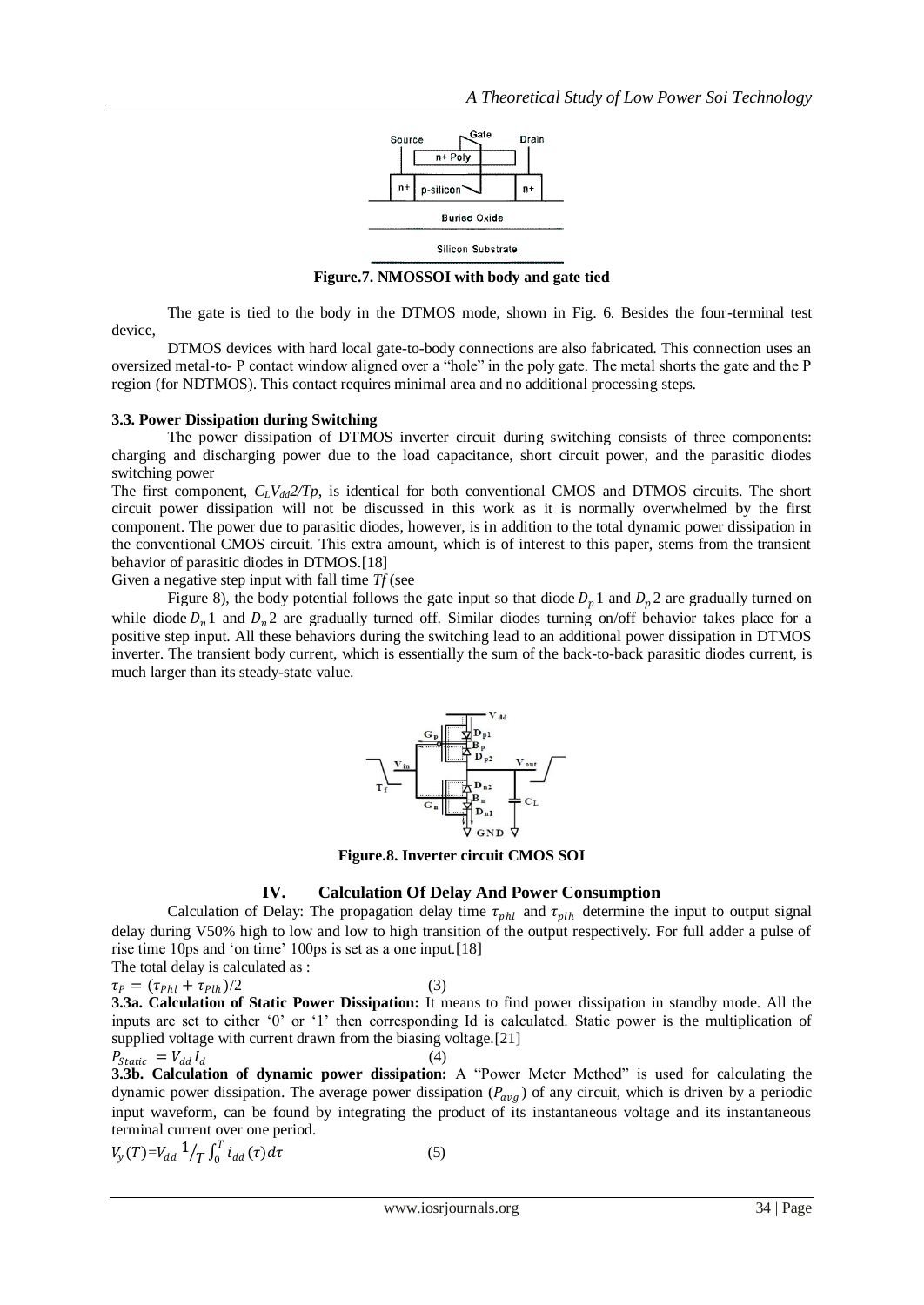The equation (5) corresponds to the average power drawn from the power supply source over one period. Thus the value of node voltage  $V_y$  at t =T gives the dynamic power dissipation for one time period. The model also accounts for the parasitic capacitances associated with contacts

## **V. Advantages, Disadvantages And Factors That Effecting Low Power In Soi Technology 5.1. Hysteresis and Latch Effects**

Hysteresis and latch effects in SOI MOSFET are observable while operating at the border between the weak and strong inversion region. It can be shown that for large  $V_{DS}$  voltage values observable hysteresis in gate characteristics occur. Moreover, in some rare cases, hysteresis is also supported by the memory effect. It means that the transistor does not turn off when the gate voltage goes to zero. This effect is related to the parasitic bipolar structure in SOI and can be avoided with some advanced technology procedures. [19]



Figure.8. Comparison of SS and  $V_T$  for "bulk" and SOI: a) sub-threshold gate characteristics; b) **corresponding equations**

## **5.2 SOI Floating Body**

In a standard Bulk CMOS process technology, the P-type body of the NMOS Transistor is held at the ground voltage, while in the Bulk CMOS process technology, a PMOS Transistor is fabricated in an N-well, with the transistor body held at the  $V_{DD}$  supply voltage by means of a metal contact to the N-well. [14]

In Silicon-On-Insulator process technology, the source, body and drain regions of transistors are insulated from the substrate. The body of each transistor is typically left unconnected and that results in a floating body. The floating body can get freely charged/discharged due to the transients (Switching) and this condition affects threshold voltage  $(V_t)$  and many other device characteristics.

The transistor area in SOI process is less because there is no need for metal contacts to Wells that are used for making MOS transistors.

## **5.3 Latchup Elimination**

Bulk CMOS relies on junction isolation between devices, while SOI uses dielectric isolation to surround the entire device sides and bottom. SOI has no wells into the substrate and therefore has no Latchup or leakage paths. It eliminates the need for guard rings, thus smaller area for same function.[14]

## **5.4 Kink Effect**

Kink effect belongs to the so-called floating body effects. Except for some special cases 3, there is no equivalent effect in bulk because of connected transistor body either to the substrate or a well.[19]

Consider the thick film PD SOI MOSFET depicted in Figure 9. From the impact ionization caused by high electric field near the drain region, a part of the majority carriers (holes) can migrate to the transistor body. This is due to the potential of  $V<sub>B</sub>$  being, originally, very close to  $V<sub>S</sub>$ , which corresponds to zero.

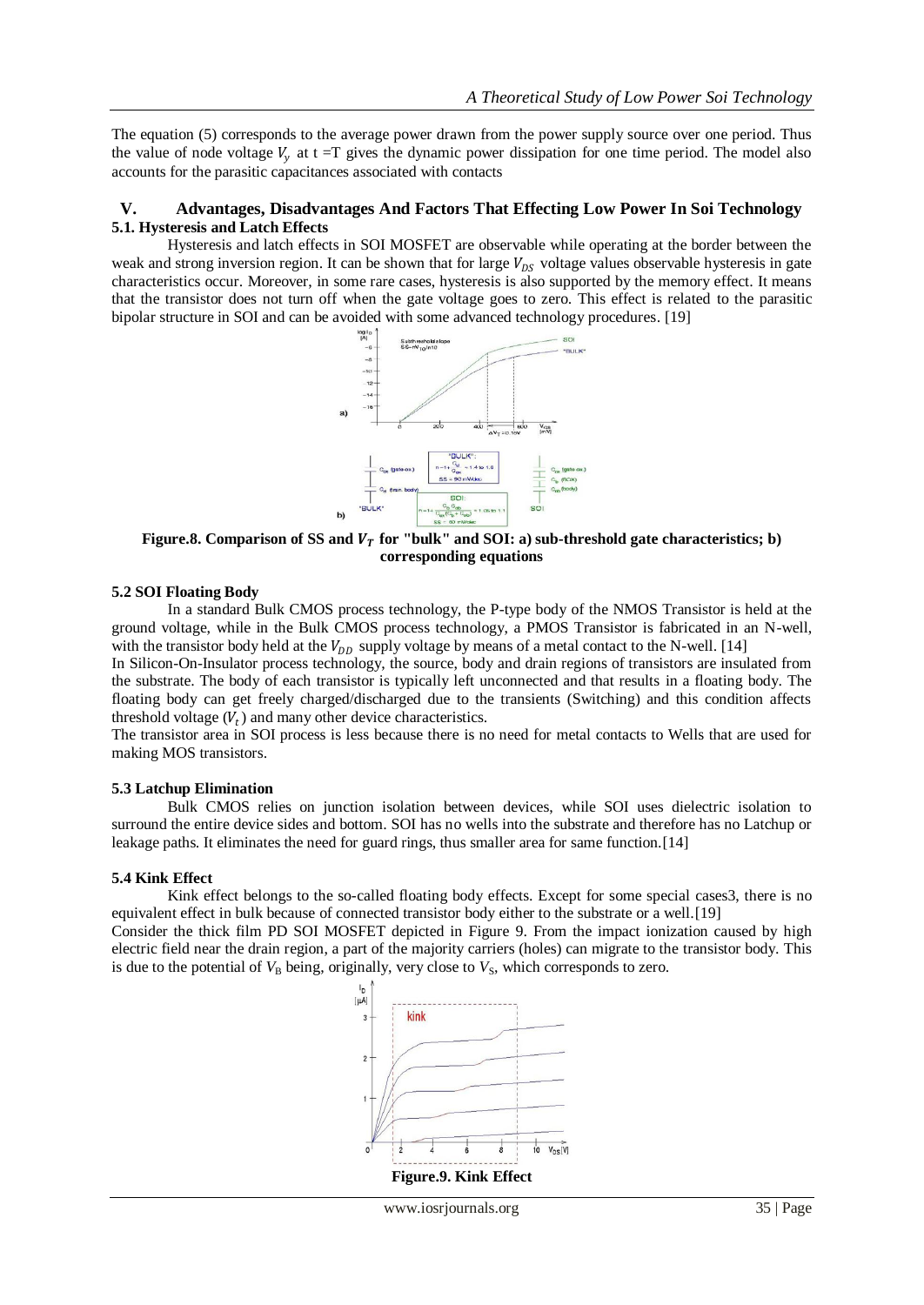Nevertheless the whole migration results in a local increase of the body potential  $V_B$ . In the case where the voltage drop across the body-source diode is high enough, the junction may be turned on, giving rise to a decrease of the transistor threshold voltage. However, it results in a current drop called "kink" in the drain device characteristics (Figure 9). The mechanism described above is the so-called "first kink" in a SOI device. This can be a serious disadvantage in precision analog design as well as in low power digital design.

In practice, there are several ways to avoid the kink effect in PD SOI. The most common one is to create the socalled body contact. Fortunately, it can be shown that FD SOI devices do not suffer from the kink effect, which is a primary advantage of the fully depleted SOI processes.

## **5.5 History Effect**

The body of the NMOS or PMOS Transistors in the SOI is floating instead of tie to Ground (NMOS) or  $V_{DD}$  (PMOS) as in bulk CMOS. This floating body can change the MOS Transistor Threshold voltage due to differences in the Body voltages [14]. This could cause variation in the circuit delay and mismatch between two identical devices. As the SOI circuit switches, the Body Voltages of the switching transistors will change from their previous steady state condition. This is called the History Effect. A SOI logic circuit can have different (shorter) delay if switching regularly verses a circuit that has been inactive for a long time and then switches. If a circuit is not active for long enough time to be in a steady state and then switches, this switching activity is called *first switch*. If the circuit is switching more regularly, this is called *second switch*. Typically, second switch has shorter delay than first switch due to the body to source voltage of the second switch is higher than first switch, which lowers the  $V_t$  of the second switch transistor. This is one of the most interesting circuit design issues in SOI but it is also a benefit of SOI which contributes to SOI performance advantage over bulk CMOS. Modeling Timing Parameters of the Transistor and Circuit considering the History Effect is critical for successful for Silicon Success.



**Figure.10. History effect**

## **5.6 Bi-polar currents**

There is a low gain parasitic bipolar transistor on every floating body SOI FET transistors. This bipolar transistor is in parallel with the FET transistor and could cause false switching to the off FET transistor. In general pass gate circuit has the highest bipolar current effect.



## **Figure.11. Bipolar Drain Current**

When both Source and Drain of Transistor are at High and Gate is at Low (in the case of a Pass Gate), the floating body will couple to high. When Source or Drain goes to Low then we will see a current pulse even when the gate is low. However over the years of the technology scaling, this bipolar current effect has been pretty much eliminated due to the reduction of the operating voltage of the 90nm node and beyond. In some extreme case, where the design has many transistors connected in parallel, the designer needs to verify the bipolar current to ensure the functionality of the circuit. This is particularly important if the design requires functional burn-in at a much higher voltage than the typical operating voltage condition.[14]

## **5.7 Self-Heating**

The insulation layer of the SOI wafer creates a potential temperature delta between devices called local (self) heating. Self-heating is evident at the high power regions. May not have huge impact on Digital circuits; however this effect must be considered for analog type of circuits. [14]